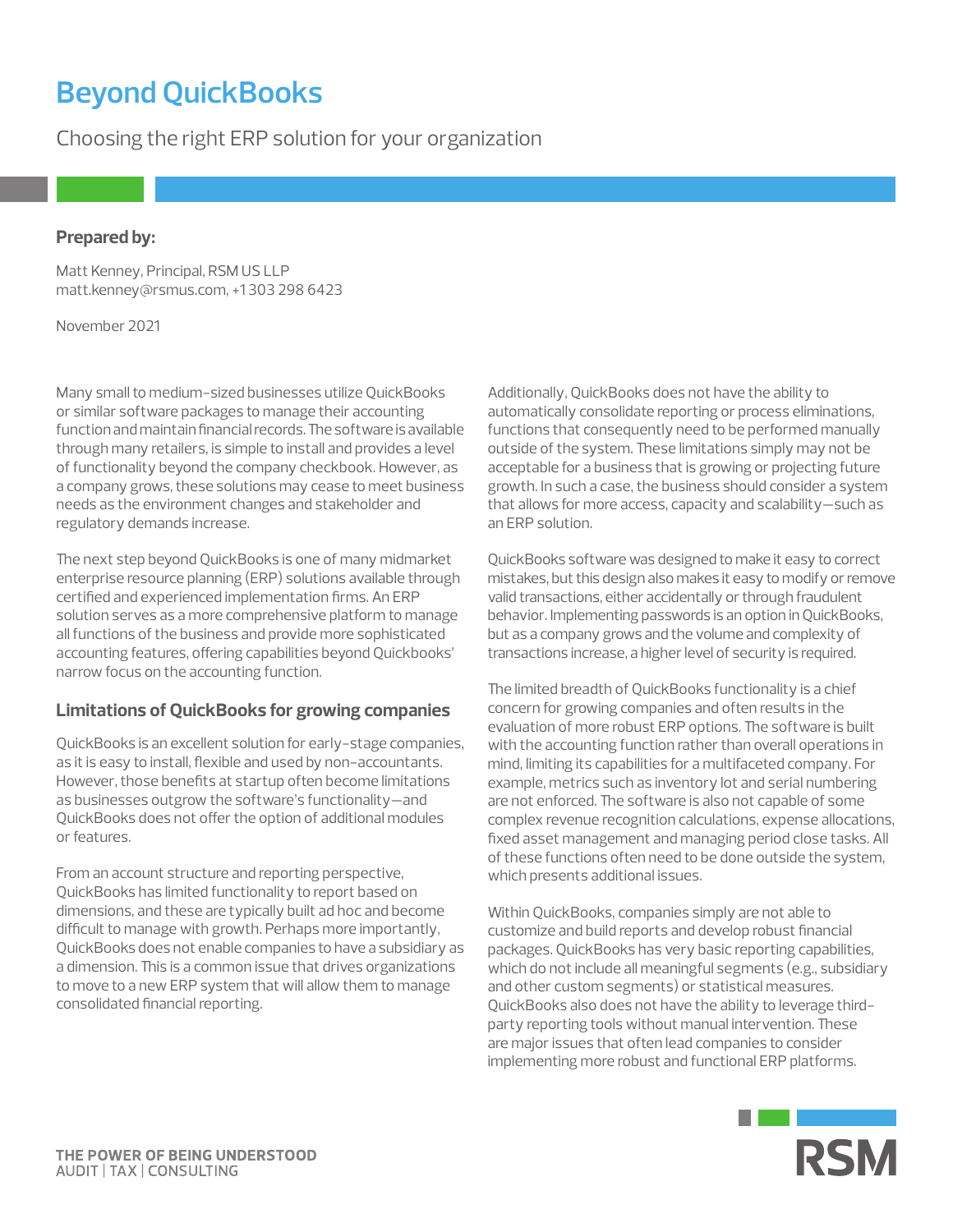Scalability becomes an issue with QuickBooks, with companies simply outgrowing the software as more employees need access to the system. QuickBooks allows for five concurrent users in the Premier version and 30 in the Enterprise version. QuickBooks online allows for three users in the Essentials version, five in the Plus version and 25 in the Advanced version. Companies are limited to 14,500 total master records combining employees, customers, vendors, units of measure and other categories—in retail versions of QuickBooks.

As businesses grow and begin to increase their number of transactions, the performance of QuickBooks often suffers. Speed begins to degrade with a higher number of requests for inquiries or reports, or simply when multiple people are accessing the system at any given time. The software is not designed for a large number of employees to be accessing it simultaneously and processing transactions concurrently. The system is not able to handle extracting large reports, which would need to be broken down further—an often time-consuming and inefficient task. ERP systems are built to handle more user traffic and a higher volume of data, as well as deliver a consistent level of performance regardless of the level of activity.

# **When should a company consider upgrading to a midmarket ERP system?**

Several situations may lead companies to consider an upgrade over their existing QuickBooks software. When a company starts to outgrow the software, system performance begins to suffer and becomes unstable, and the speed of login, processing and reporting declines. The volume of activity may lead a business to maintain multiple QuickBooks files, store key data in Excel or Access, or reenter information in multiple systems.

Reporting issues often arise that force businesses to find a new solution. Once companies outgrow QuickBooks, they find themselves manually consolidating information or manipulating data outside the systems. These are dangerous activities that could result in costly entry errors and the inability to fulfill requests for information.

Changes in business environment could dictate a migration to a more comprehensive solution. With growth, users will need multidimensional views of live data. In addition, in today's business environment, the ability to efficiently record intercompany transactions, handle multiple currencies and exchange rates, and manage sales tax across states and jurisdictions is vital. New stakeholders may also request more intricate financial data, and an increasingly regulated environment will require implementation of additional controls. QuickBooks is not able to properly manage segregation of duties, record an audit trail or enforce period cutoffs efficiently or effectively. Introducing additional lines of business will also demand the integration of new information into the system, creating increased volume.

## **The ERP selection process**

Once a company decides that a midmarket ERP system is the next logical step, how do they make the best selection? There are a host of products from many well-respected vendors such as Microsoft, Sage Intacct and Oracle NetSuite, and the options can be overwhelming. One size does not fit all, with deployment method, platform features and system functionality being the most common considerations in the selection process.

A software selection consultant can assist in evaluating options and planning ERP strategy. The consultant will gather requirements and conduct a fit analysis to determine the optimal solution. Common questions to address during this process include what the company is tired of doing, what is working and isn't working, and what needs to be integrated into the new system. This will take the needs, wants and processes into consideration and a solution will be recommended based on those factors.

After defining business requirements and expectations for an ERP system, an organization must undergo a gap analysis to determine their current system's performance level and the level actually required. It is also beneficial to detail the features and functionality required from an ERP system to rule out insufficient options.

Any new system must be compatible with the IT infrastructure of the business and integrate with existing systems. It is imperative for company stakeholders to work with their IT department to understand system capabilities as well as limitations and determine where integrations are possible to increase efficiency and visibility. Once the requirements, expectations and technical guidelines have been established, a company can focus on selecting a vendor and product. Since the company will rely on the vendor for ongoing support, comfort level is a significant consideration. Following the selection of a vendor, its products should be evaluated to determine what would fit, or could be modified to fit, the needs of the company.

When evaluating available solutions, companies also must consider the capabilities of their accounting staff. Many companies that run QuickBooks do not have personnel with an accounting background; that knowledge is beneficial, but QuickBooks can perform without it. However, someone needs knowledge of general accounting principles when configuring and supervising an ERP system. Beyond that point, employees typically know their job and can perform transactions without having to truly understand the concepts.

If a company's employees do not possess an accounting background, the selected implementation partner will typically build that education process into the budget. As long as the company partners with a provider with a proven methodology and extensive experience in the discovery and planning process, there should be no surprises.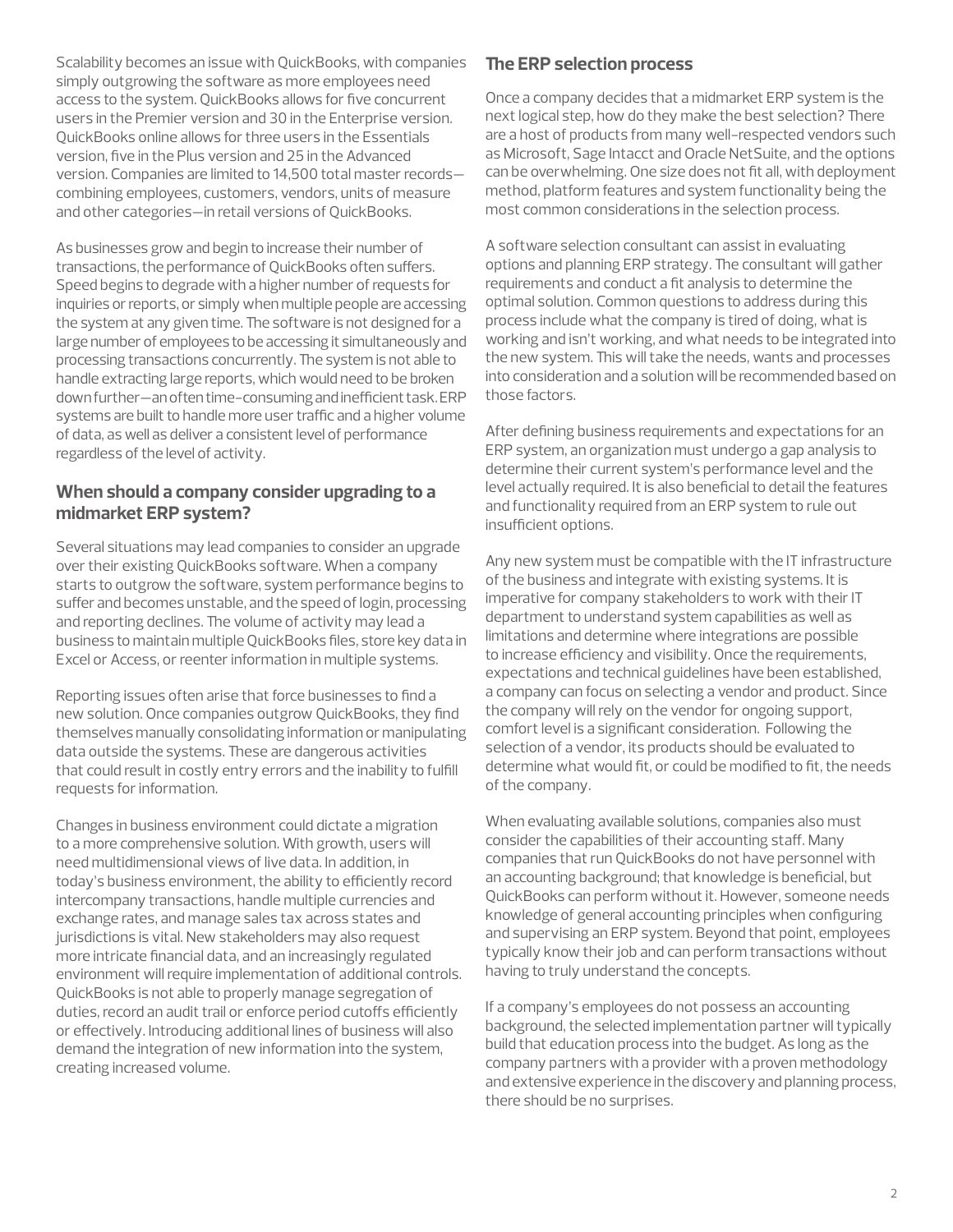## **Implementation**

Companies sometimes attempt to implement an ERP solution on their own, which frequently results in several difficulties. Because implementation is something that companies do not experience very often, estimating timing and cutover dates is problematic and can result in a failure to satisfy expectations. Choosing an experienced implementation partner with a proven methodology can help ensure efficiency, protect against costly errors and keep deployment on schedule.

#### • **Initiate**

The initial step is to establish clear project objectives. Project protocols, team responsibilities and the implementation timeline should be communicated effectively up front to avoid confusion later in the process. Information sources should also be identified in preparation for the next step.

#### • **Analyze and design**

In this phase, an implementation partner will work to understand the business, business processes and pain points to develop system requirements and leverage process experience and system knowledge to design an ultimate solution.

#### • **Build and validate**

During this step, application modifications and product extensions are configured and tested. The company can take advantage of configuration reviews to see the details of the system as it is being built. Data migration from the legacy system is then tested, and system manager/pilot team training and user acceptance testing are conducted, followed by the readiness sign-off for go-live and the plan development for end-user training and cutover.

#### • **Deploy**

As deployment nears, end users are trained on the ERP system functionality and business processes. Final data migration is then completed, followed by the cutover to the new system. Go-live support is provided by the vendor and implementation partner.

#### • **Operate**

A project-close meeting is conducted, with a subsequent transition to the support team. Moving forward, ongoing support is provided as needed for an agreed-upon period. Support can consist of a short-term review after the first month, or a longer-term managed services contract to handle configuration and maintenance to keep up with new demands as the business continues to evolve.

## **The benefits of a more extensive ERP solution**

Each unique system provides features that may address a company's individual needs, perhaps even before any

customization. With the variety of options available in the marketplace, there likely is a solution that closely fits a company's needs out of the box, resulting in time and financial savings.

For example, both NetSuite and Intacct provide several key benefits to growing companies, including:

- Multidimensional reporting. More confident decisionmaking and analysis is possible, without hours of manual data manipulation, using live data from any aspect of the business, customizable fields, and roleor task-based dashboards.
- Consolidation of multiple entities. Companies no longer must maintain multiple company files, and can automate activities such as currency conversion, intercompany transactions and tax reporting, drastically reducing the close time and reporting time.
- Enhanced compliance management. Through real-time access to financial data, companies can drill down into specific details and generate statements and disclosures that comply with multiple regulatory requirements.
- Streamlined accounting and budgeting. Comprehensive, automated tools enable cash flow and revenue management, automatic quote-to-order fulfillment, and integrated planning and budgeting.

In addition, these ERP tools provide enhanced capabilities designed to match the needs of evolving organizations. For instance, NetSuite offers a complete suite of business solutions beyond accounting to help companies gain efficiencies in multiple areas, including CRM, e-commerce, human resources management and professional services automation. Intacct includes robust compliance tools, and is the first and only preferred provider of the American Institute of Certified Public Accountants.

#### **Takeaways**

As companies grow—processing more data and increasing their customer numbers—accounting becomes more complex, and entry-level accounting platforms will begin to show their limits. Growing companies should begin evaluating midsize accounting and business management solutions to determine what will meet their needs now and in the long run. The shift from QuickBooks to a more comprehensive ERP system is a significant effort to undertake, but a necessary one for a growing business.

A middle market ERP tool can lower operational costs, automate key business processes, and boost productivity both now and in the future, with enhanced features and functionality that will increase efficiency and be able to scale along with the business. However, making the right platform choice and properly implementing it will make a significant difference in the tool's ultimate success. The help of an experienced implementation partner can ensure that the ERP system selected and implemented can handle current and future expectations and encourage growth within the organization.